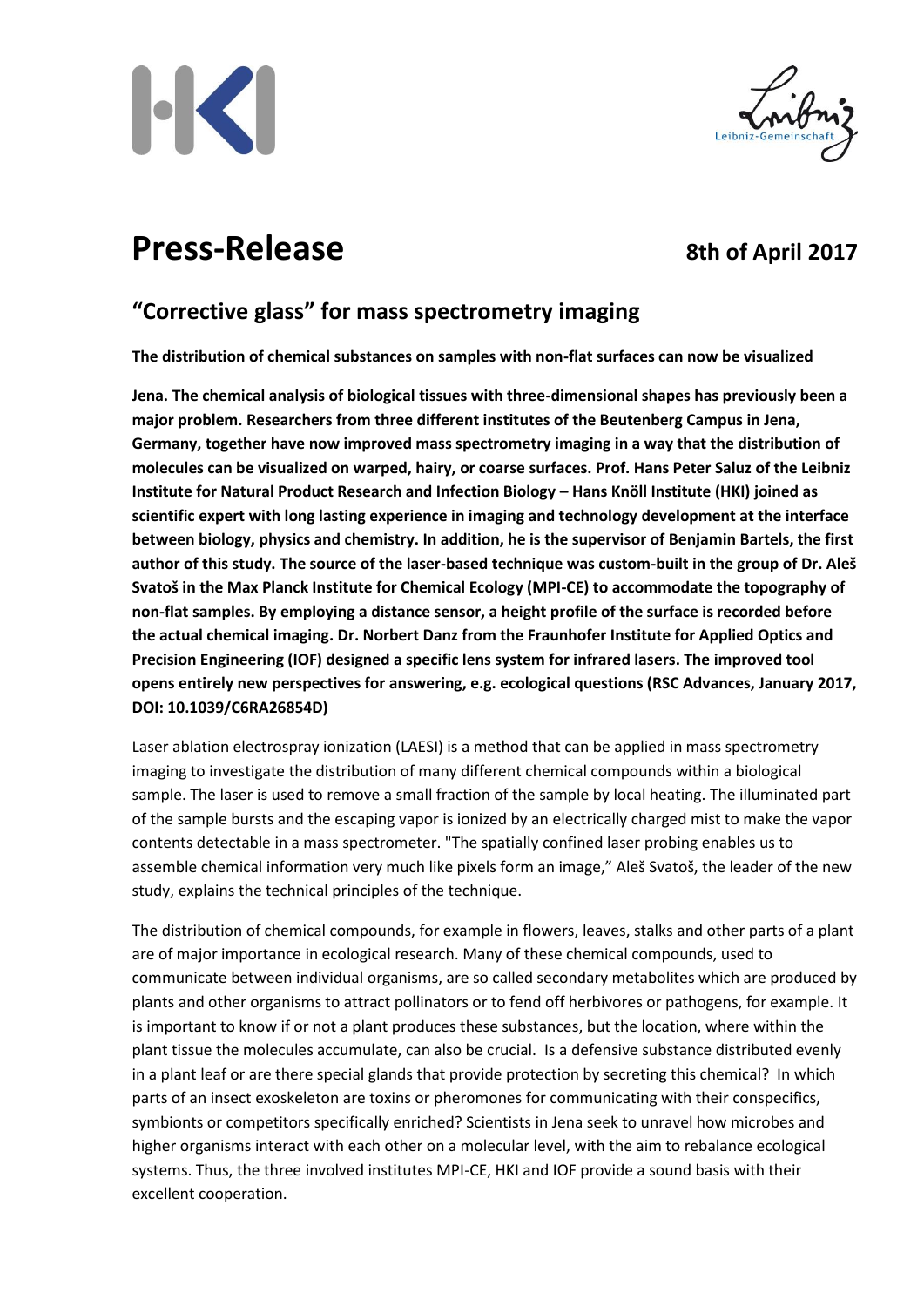"The biggest challenge in analytics is preserving the constitution of a sample throughout the analytical process. More often than not, sample preparation influences the result by altering the sample's chemical constitution. Typical preparation steps include sectioning a sample into thin, flat slices because flatness is required to guarantee optimal laser focus, a key parameter in reliable analysis.", Benjamin Bartels, PhD student in the Mass Spectrometry Research Group at the MPI-CE, points out the limitations of previous setups.

But most biological samples have surfaces which are far from being flat: For example, plant leaves often have hairy structures or they are warped. Caterpillars can also be hairy, and they are generally rather bulgy than flat. The Jena scientists have therefore adapted the LAESI technique to non-flat surfaces to open up the possibility of performing chemical imaging of samples with pronounced three-dimensional shapes while maintaining the reliability of classical measurements.

The improved laboratory setup measures the height profile of the surface in question prior to the actual mass spectrometry imaging. The recorded height profiles can be used to correct the distance between the focusing lens of the laser and the sample's surface. In this way one of the essential parameters for reliable laser probing is kept constant throughout the experiment on samples with three-dimensional structure which were previously not subjectable to such analysis. "This means, that we can now investigate molecular distributions on a much bigger range of accessible surfaces. I am thinking of insect exoskeletons or microbial colonies within their natural environment. We can now also compare the contents of different trichomes of a leaf," Benjamin Bartels emphasizes the advantages of the LAESI enhancements.

In the near future the researchers plan to implement further improvements and refinements. It is their goal to use LAESI also in routine measurements of non-flat surfaces. [BB/AO/HPS/SG]

### **Original Publication**

Bartels B, Kulkarni P, Danz N, Böcker S, Saluz HP, Svatoš A (2017) Mapping metabolites from rough terrain: laser ablation electrospray ionization on non-flat samples. RSC Advances 7, 9045-9050, DOI: 10.1039/C6RA26854D <http://dx.doi.org/10.1039/C6RA26854D>

#### **Figure Legends**

#### **csm\_LAESI\_advanced\_BB\_b8c6b832fc.jpg (3,7 KiB)**

Custom-built laser source for imaging mass spectrometry: With the improved Laser-Ablation-Electrospray-Ionisation (LAESI) setup surfaces of warped samples, like this piece of a savoy cabbage leave, can now be analysed. Copyright: Benjamin Bartels, MPI Chem. Ecol.

#### **csm\_topography\_savoy\_cabbage\_de\_58d5a947b6.jpg (2,9 KiB)**

Height profile of a piece of savoy cabbage (4 x 4 mm). The maximum difference in height is 2.38 mm. Quelle: Benjamin Bartels, MPI Chem. Ecol.

#### **Further Information**

Dr. Aleš Svatoš, Max Planck Institute for Chemical Ecology, Hans-Knöll-Straße 8, 07745 Jena, Germany, E-Mail svatos [at] ice.mpg.de, Tel.: +49 3641 57 1700

Prof. Dr. Hans Peter Saluz, Leibniz-Institut für Naturstoff-Forschung und Infektionsbiologie – Hans-Knöll-Institut, Adolf-Reichwein-Straße 23, 07745 Jena, hanspeter.saluz@leibniz-hki.de, +49 3641 1201

Download high-resolution images via http://www.ice.mpg.de/ext/downloads2017.html